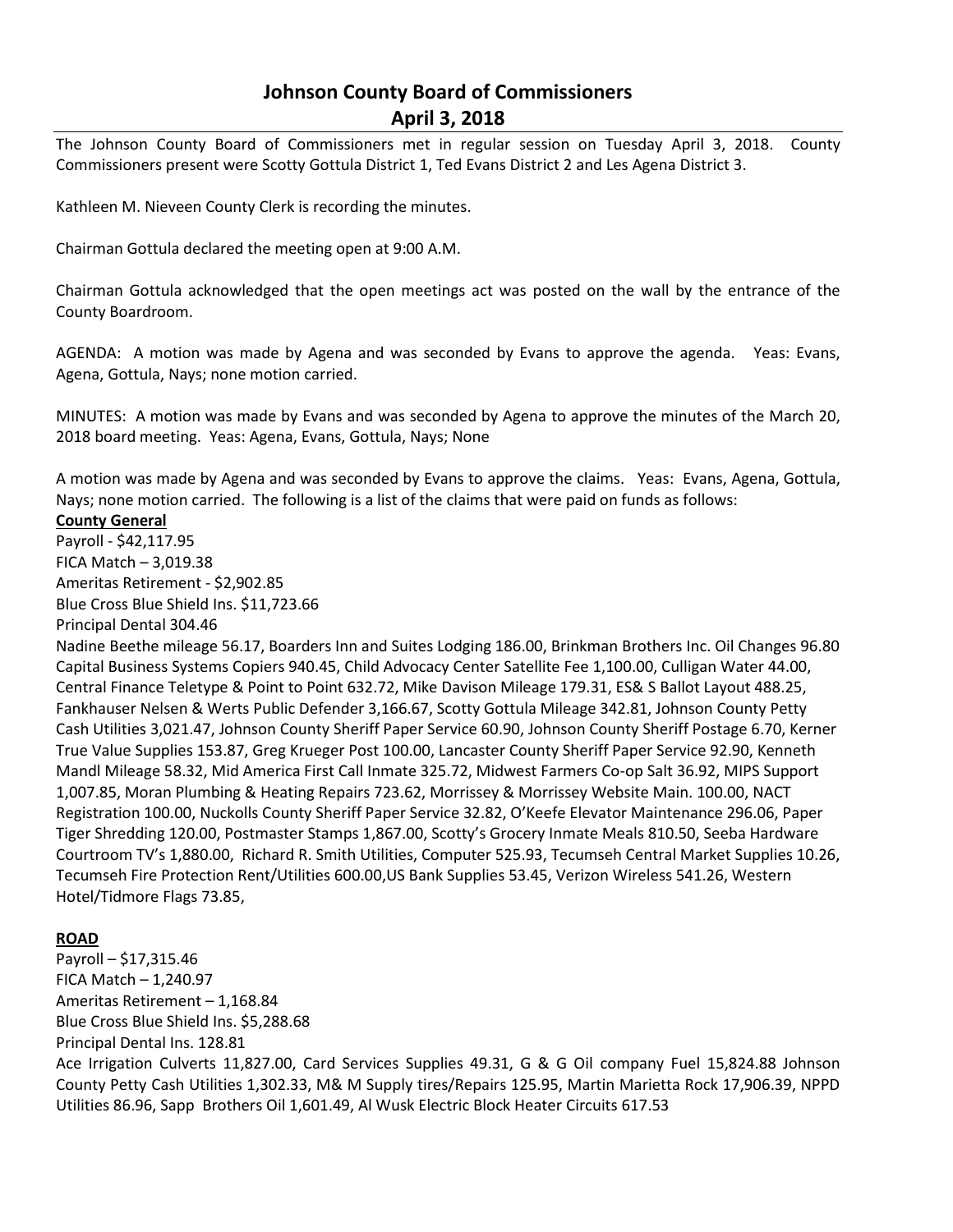## **LODGING TAX**

Byway 136 Heritage Highway Membership 100.00, Cook Fire Department Cook Days 900.00, Cook Lions Club Melodrama 300.00, Deer Creek Sodbusters Advertising 1,300.00, Elk Creek Community Club Advertising 250.00, Elk Creek Fire Dept. Advertising 250.00, Elk Creek Men's Club Advertising 700.00, Johnson County Ag & Mechanical Advertising 1,200.00, Southeast NE Tourism Council Membership 200.00, Sterling Community Association Advertising 1,000.00, Tecumseh Community Club Fireworks Ad 200.00

#### **COUNTY VISITORS IMPROVEMENT FUND**

Johnson County NE Historical Soc. Lodging Tax 1,454.85

#### **RECORD PRESERVATION FUND**

Mips 118.64

Highway Supt. Matt Schaardt was present at the meeting to discuss county roads.

Deputy Sheriff Byron Klauenberg, and Sheriff Scott Walton were present at the meeting to inform the board that they are wanting to send Byron to training on Operation Stop School Shooters. This training would be in 2 phases and will allow Byron to train the entire Johnson County Sheriff's Department. The training would not only help with the schools but other businesses in the County. Byron indicated that he has been in contact with several organizations to help with the cost of the training to see if there were any donations and a suggestion was made that the county use Keno funds to help with the cost. The board will revisit this in 2 weeks.

At 10:00 A.M. the bids for project C-49 (277) Crab Orchard Northwest were opened and placed on file at the County Road Department. Present were Jeff Wagner, Matt Schaardt, Representatives from Simon Contractors, and Midwest Underground, Amanda Burki, and Alyson Gottula. Bids were received from Simon Contractors, Thiesen Construction, and Midwest Underground. After the bids were opened and reviewed. A motion was made by Evans, and was seconded by Agena, to award the bid to Midwest Underground in the amount of \$424,378.20. Yeas: Evans, Agena, Gottula, Nays; none motion carried.

Emergency Manager Amanda Burki and Deputy Alyson Gottula were present at the meeting to update the board on new procedures for the recovery of FEMA funds. Amanda informed the board that pictures will be needed on all structures and Roads so that there is documentation on the condition of the structure or road in case of a disaster. Amanda will look into purchasing new equipment so that documentation can be made.

A motion was made by Evans and was seconded by Agena to approve Resolution 2018-06 a Resolution approving and authorizing the subdivision of a tract of land located in the Southwest One-Quarter of Section 27, Township 5, North Range 9, East of the Sixth Principal Meridian, Johnson County, Nebraska. Yeas: Evans, Agena, Gottula, Nays; none motion carried.

Nadine Beethe County Treasurer talked with the board concerning unclaimed property that is in the name of Johnson County. The board directed Nadine to claim all unclaimed property held by the State Treasurer under Johnson County.

The board discussed a Chairman for the Johnson County Grievance Board. A motion was made by Evans and seconded by Agena to appoint the Chairman on an annual rotating basis in alphabetical order of the Elected Officials Office excluding the County Commissioners. Yeas: Evans, Agena, Gottula, Nays; none motion carried.

2018- County Assessor 2019- County Attorney 2020- County Clerk 2021- County Sheriff 2022- County Surveyor 2023- County Treasurer